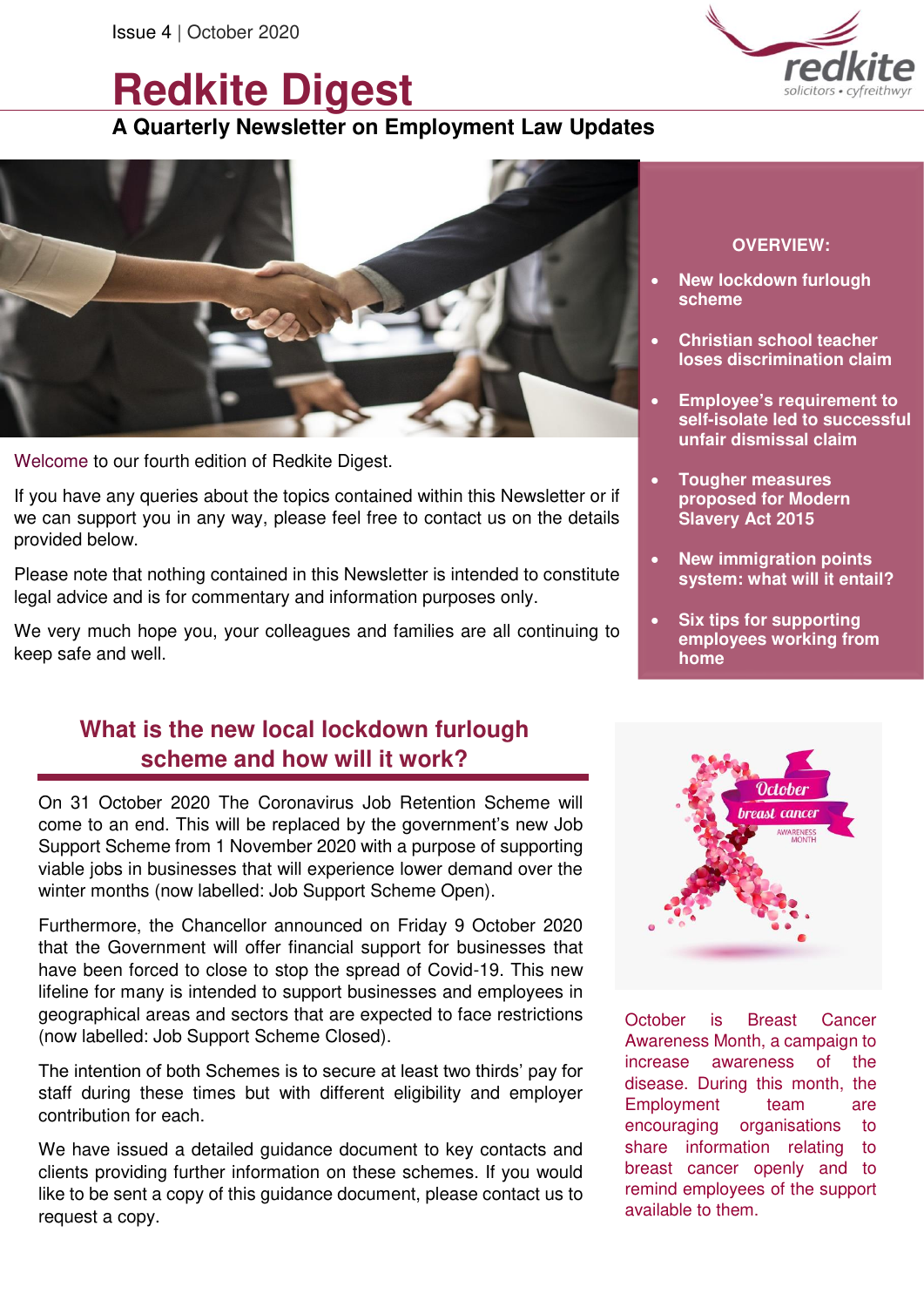j

# **Christian School Assistant loses discrimination claim**

A Christian teaching assistant (Kristie Higgs) was dismissed for gross misconduct after sharing Facebook posts that criticised the teaching of LGBT relationships in primary schools. She claimed that she was dismissed as a result of her religious beliefs.

The head teacher received anonymous complaints regarding the employee's post and described them as 'homophobic'. Following this, an investigation into the employee's conduct was launched.

During the hearing the Claimant argued that her dismissal breached her freedom of speech and religion and that she had been discriminated against.

The Tribunal concluded that there was not a causal connection between the employee's beliefs and the way in which she was treated – accordingly her claim of direct discrimination was unsuccessful.

The School stated that they "wished for their pupils to be treated equally and for them to be able to thrive in an inclusive environment". Therefore, the school's action were in response to the language used by the employee in her Facebook page which did not reflect the ethos of the school.

# **Employees' requirement to selfisolate led to unfair dismissal**

A shop worker (Jackie Reid) in Isle of Man, who suffered from type 1 diabetes was dismissed due to her GP requiring her to self-isolate at the start of the Coronavirus pandemic.

On her GP's advice Mrs Reid was told to isolate for 2 weeks but that this could be up to 12 weeks. She informed her employer of this but told them that she would inform them as soon as she knew more.

On 31 March 2020, having been informed that she need only isolate for 2 weeks, she contacted her employer to arrange her return. Her employer refused this and she received no further contact from them.

When Mrs. Reid made contact with her employer again, she was informed by her employer that in their view she had resigned on 16 March. Her employer argued that the employee's conduct was to be viewed as repudiatory conduct and a breach of her contract. This was dismissed by the Isle of Man Tribunal.

The tribunal found that Mrs. Reid was unfairly dismissed as she had acted in accordance with medical advice and she was awarded £7,000 as compensation.



### Modern Slavery Act 2015

#### **Tougher measures proposed by the UK Government to tackle modern slavery**

Whilst the number of reported incidences relating to modern slavery in the UK have fallen over recent years, the Covid-19 pandemic has created new opportunities for exploitation.

As many of you may be aware, the government allowed Companies to delay publication of the reporting requirements under the Modern Slavery Act 2015 if they are able to explain the reasons why.

Over recent years the UK Government has undergone consultation to determine whether the Act requires certain commercial organisations that supply goods and services to publish an 'Annual Modern Slavery Statement'. Such statement would set out the steps in which the Company has and is taking during that financial year to ensure that slavery and human trafficking is neither in its supply chains or part of the wider Company.

Various changes are expected to be implemented, a few of these have been detailed below:

- 1. Extending reporting requirements to the public sector;
- 2. Introduction of a single reporting deadline to ensure accountability and enforcement;
- 3. Creation of a new government reporting services (this will see Company annual statements published onto a government portal); and,
- 4. The introduction of harsher penalties for noncompliance.

Further detail in relation to these changes is to be expected from the Government in due course.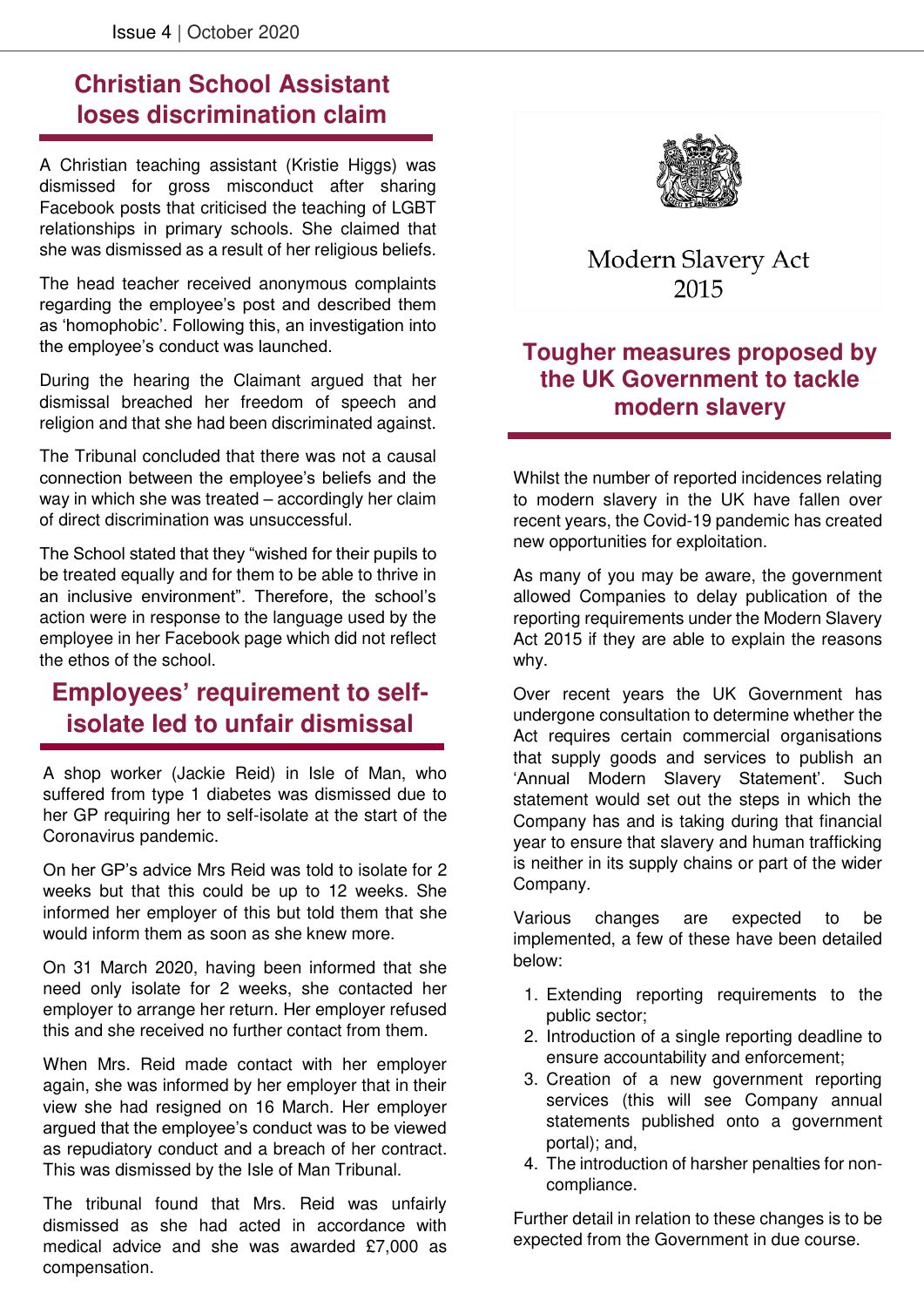#### **New immigration system: What do we need to know?**

From 1 January 2021 the Immigration System will operate by means of a new Points-Based Immigration System.

The changes will mean that EU, EAA or Swiss citizens, as well as their family members will need to apply to the EU Settlement Scheme to continue living in the UK by 30 June 2021. Their rights will remain unchanged until then, provided that they were resident in the UK by 31 December 2020.

Even if an EU citizen has lived in the UK for many years and had a permanent residence document, they still need to apply. However, they would not need to apply if they have indefinite leave to remain in the UK.

When applying to the EU Settlement Scheme a citizen would need to verify their identity and nationality, prove their residence in the UK and complete a criminality check. Successful applicants will be provided with a **digital proof** of their status through the online service.

When providing work for an EU, EAA or Swiss citizen, employers will have to ensure that there is a genuineness to the role and that minimum salaries remain.

Further, those wishing to work in the UK will need sponsorship unless they have personal circumstances allowing them to rely on alternative immigration status. The sponsorship system regime will also be subject to changes on 30 December 2020, these changes are detailed below:

- No more Resident Labour Market Test (RLMT);
- No cap on number of sponsored workers;
- Skill level to drop to RQF3; and,
- Proposed routes include bespoke Health and Care visa; post study immigration permission for non-British university graduates.

For further information on the changes coming into force in relation to the 'New Immigration System', please contact us.



#### **Six Tips to Continue Supporting Employees Working from Home**

Be Flexible with Performance Objectives – It is likely that the pandemic has impacted business' workloads. Therefore, it is imperative that employee's performance goals, targets and objectives are adjusted to reflect this. Furthermore, if certain employees do not have the workload to carry out their usual tasks, you could consider using their skills sets to help other teams.

Set Expectations and Ensure Trust in your Team – Be clear from the outset about what is expected of them and try to understand what they expect from management. Try to avoid micro-managing and allow your team to have autonomy over their dayto-day work load.

Provide the Necessary Support and Equipment – This includes providing employees with any Display Screen Equipment, ensuring they have access to online systems and are able to work remotely in a comfortable and productive environment.

Keep in Touch (Virtually!)  $-$  Try to maintain structure and continuity with regard to team meetings and/ or catch ups. Some employees may find it helpful to have an informal meeting once a week as well to ensure that the social aspect of their job is maintained, albeit virtually.

Help Foster Relationships and Well-being – Try to make time for social conversation which does not centre around work. This can allow employees who may be struggling to say how they are thinking or feeling. By doing regular social activities it can increase employee engagement and performance.